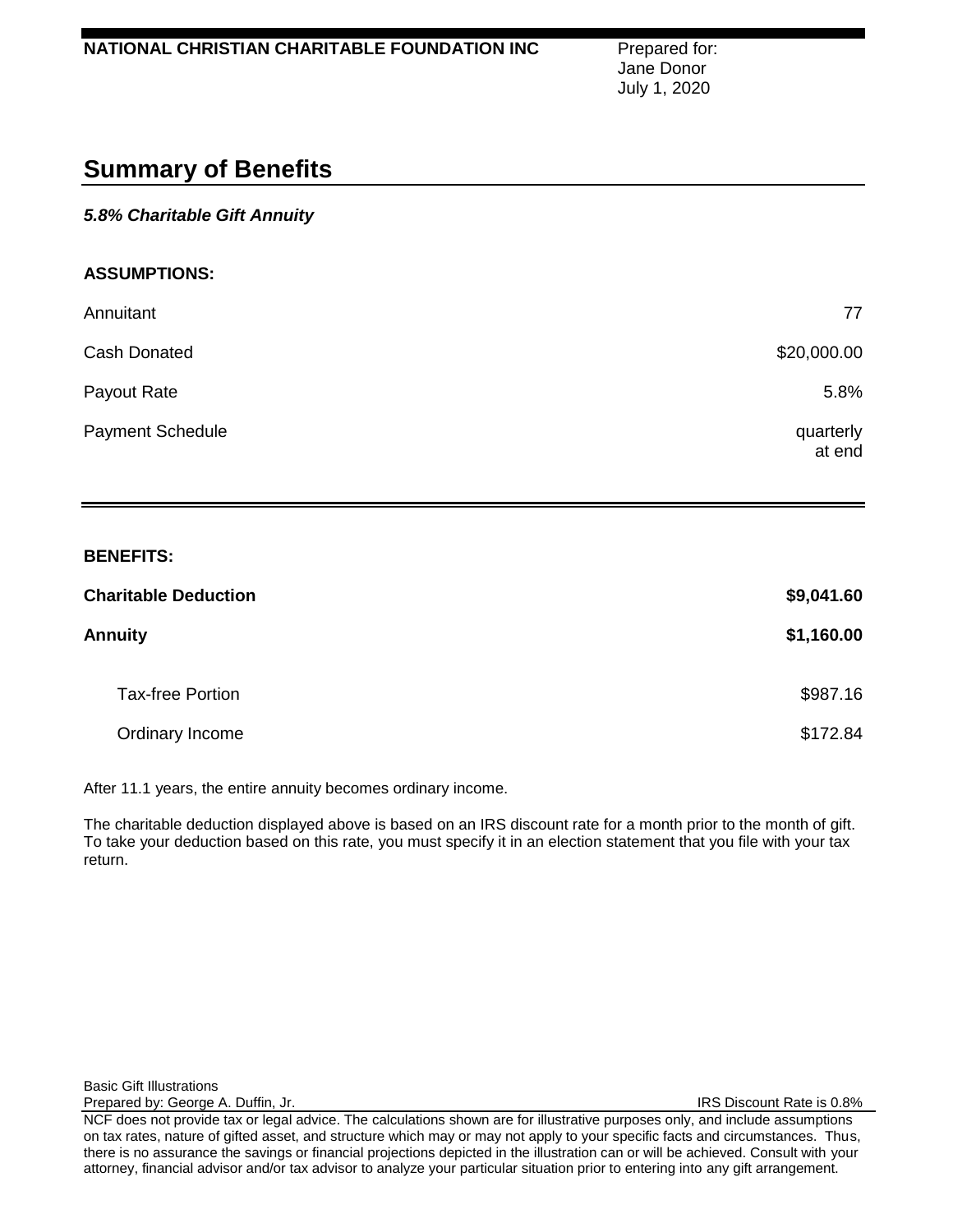Jane Donor July 1, 2020

# **Taxation of Gift Annuity Payments**

## *5.8% Charitable Gift Annuity*

| <b>ASSUMPTIONS:</b>     |             |
|-------------------------|-------------|
| Annuitant               | 77          |
| Date of Gift            | 7/1/2020    |
| Cash Donated            | \$20,000.00 |
| Payout Rate             | 5.8%        |
| <b>Payment Schedule</b> | quarterly   |
|                         | at end      |
|                         |             |

# **CALCULATIONS:**

| <b>Charitable Deduction</b>                                              | \$9,041.60 |
|--------------------------------------------------------------------------|------------|
| Number of Payments in First Year                                         | 2          |
| Days in First Quarterly Period (7/1/2020 to 9/30/2020)                   | 92         |
| Days of Payment Credit in First Quarterly Period (7/1/2020 to 9/30/2020) | 92         |
| Annuity                                                                  | \$1,160.00 |
| <b>Quarterly Payment</b>                                                 | \$290.00   |

First Payment (on 9/30/2020) \$290.00

#### **BREAKDOWN OF ANNUITY:**

| Tax-free<br>Portion | Ordinary<br>Income | Total<br>Annuity |
|---------------------|--------------------|------------------|
|                     |                    |                  |
| 987.16              | 172.84             | 1,160.00         |
| 593.22              | 566.78             | 1,160.00         |
| 0.00                | 1,160.00           | 1,160.00         |
|                     |                    |                  |

After 11.1 years, the entire annuity becomes ordinary income.

The charitable deduction displayed above is based on an IRS discount rate for a month prior to the month of gift. To take your deduction based on this rate, you must specify it in an election statement that you file with your tax return.

Basic Gift Illustrations

Prepared by: George A. Duffin, Jr. Inc. Inc. Inc. Inc. Inc. Inc. IRS Discount Rate is 0.8%

NCF does not provide tax or legal advice. The calculations shown are for illustrative purposes only, and include assumptions on tax rates, nature of gifted asset, and structure which may or may not apply to your specific facts and circumstances. Thus, there is no assurance the savings or financial projections depicted in the illustration can or will be achieved. Consult with your attorney, financial advisor and/or tax advisor to analyze your particular situation prior to entering into any gift arrangement.